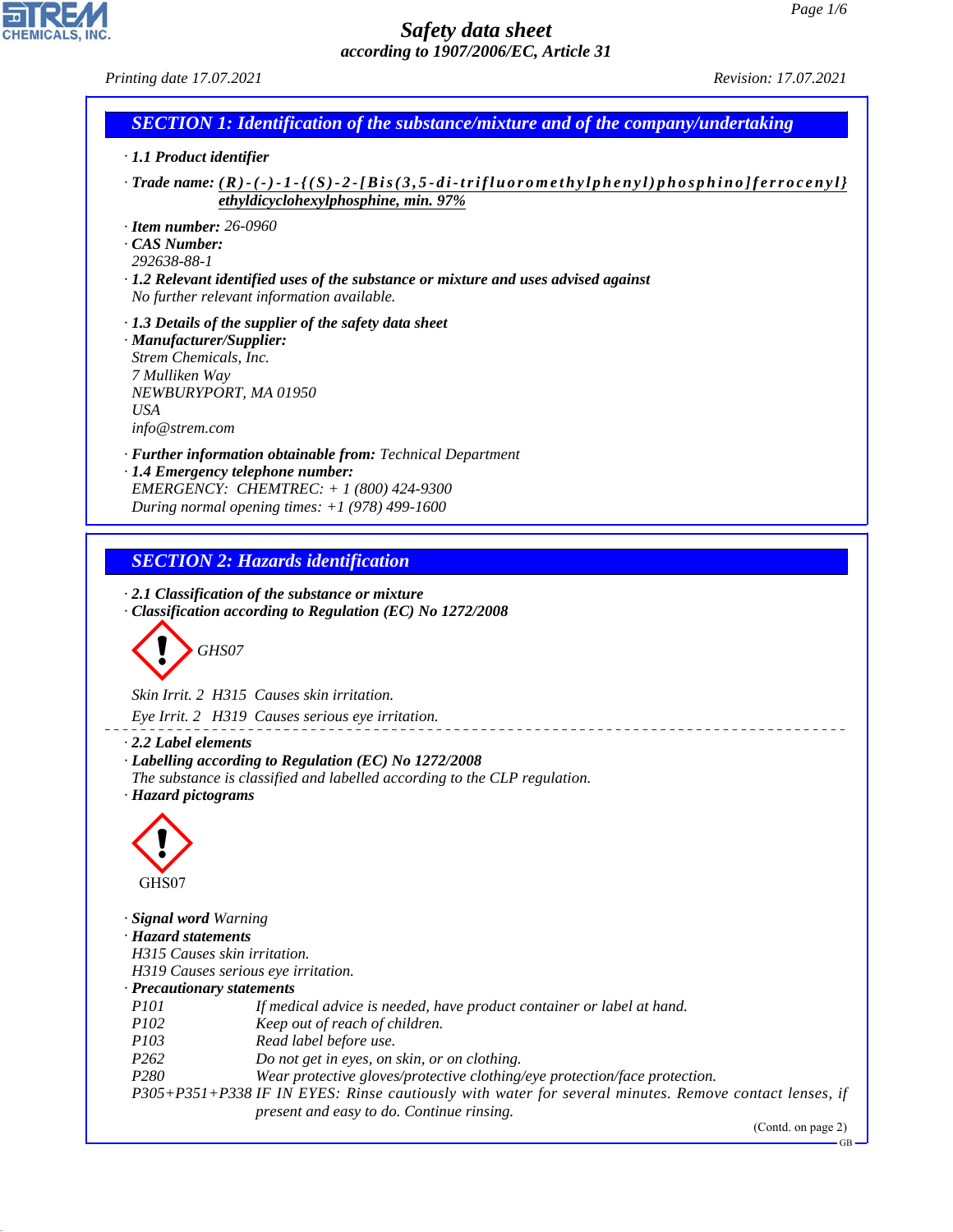*Printing date 17.07.2021 Revision: 17.07.2021*

*Trade name: (R)-(-)-1-{(S)-2-[Bis(3,5-di-trifluoromethylphenyl)phosphino]ferrocenyl}ethyldicyclohexylphosphine, min. 97%*

|                           | (Contd. of page 1)                                                                     |
|---------------------------|----------------------------------------------------------------------------------------|
| $P304 + P340$             | IF INHALED: Remove person to fresh air and keep comfortable for breathing.             |
| $P403 + P233$             | Store in a well-ventilated place. Keep container tightly closed.                       |
| <i>P501</i>               | Dispose of contents/container in accordance with local/regional/national/international |
|                           | regulations.                                                                           |
| $\cdot$ 2.3 Other hazards |                                                                                        |

*· Results of PBT and vPvB assessment*

- *· PBT: Not applicable.*
- *· vPvB: Not applicable.*

#### *SECTION 3: Composition/information on ingredients*

*· 3.1 Chemical characterisation: Substances*

*· CAS No. Description 292638-88-1 (R)-(-)-1-{(S)-2-[Bis(3,5-di-trifluoromethylphenyl) phosphino]ferrocenyl}ethyldicyclohexylphosphine, min. 97%*

#### *SECTION 4: First aid measures*

*· 4.1 Description of first aid measures*

- *· After inhalation: In case of unconsciousness place patient stably in side position for transportation.*
- *· After skin contact: Immediately wash with water and soap and rinse thoroughly.*
- *· After eye contact:*
- *Rinse opened eye for several minutes under running water. If symptoms persist, consult a doctor.*
- *· After swallowing: If symptoms persist consult doctor.*
- *· 4.2 Most important symptoms and effects, both acute and delayed No further relevant information available.*
- *· 4.3 Indication of any immediate medical attention and special treatment needed No further relevant information available.*

# *SECTION 5: Firefighting measures*

*· 5.1 Extinguishing media*

- *· Suitable extinguishing agents: Use fire extinguishing methods suitable to surrounding conditions.*
- *· 5.2 Special hazards arising from the substance or mixture No further relevant information available.*
- *· 5.3 Advice for firefighters*
- *· Protective equipment: No special measures required.*

#### *SECTION 6: Accidental release measures*

- *· 6.1 Personal precautions, protective equipment and emergency procedures Not required.*
- *· 6.2 Environmental precautions: No special measures required.*
- *· 6.3 Methods and material for containment and cleaning up:*
- *Dispose contaminated material as waste according to item 13.*
- *· 6.4 Reference to other sections*

44.1.1

- *See Section 7 for information on safe handling.*
- *See Section 8 for information on personal protection equipment.*
- *See Section 13 for disposal information.*

(Contd. on page 3)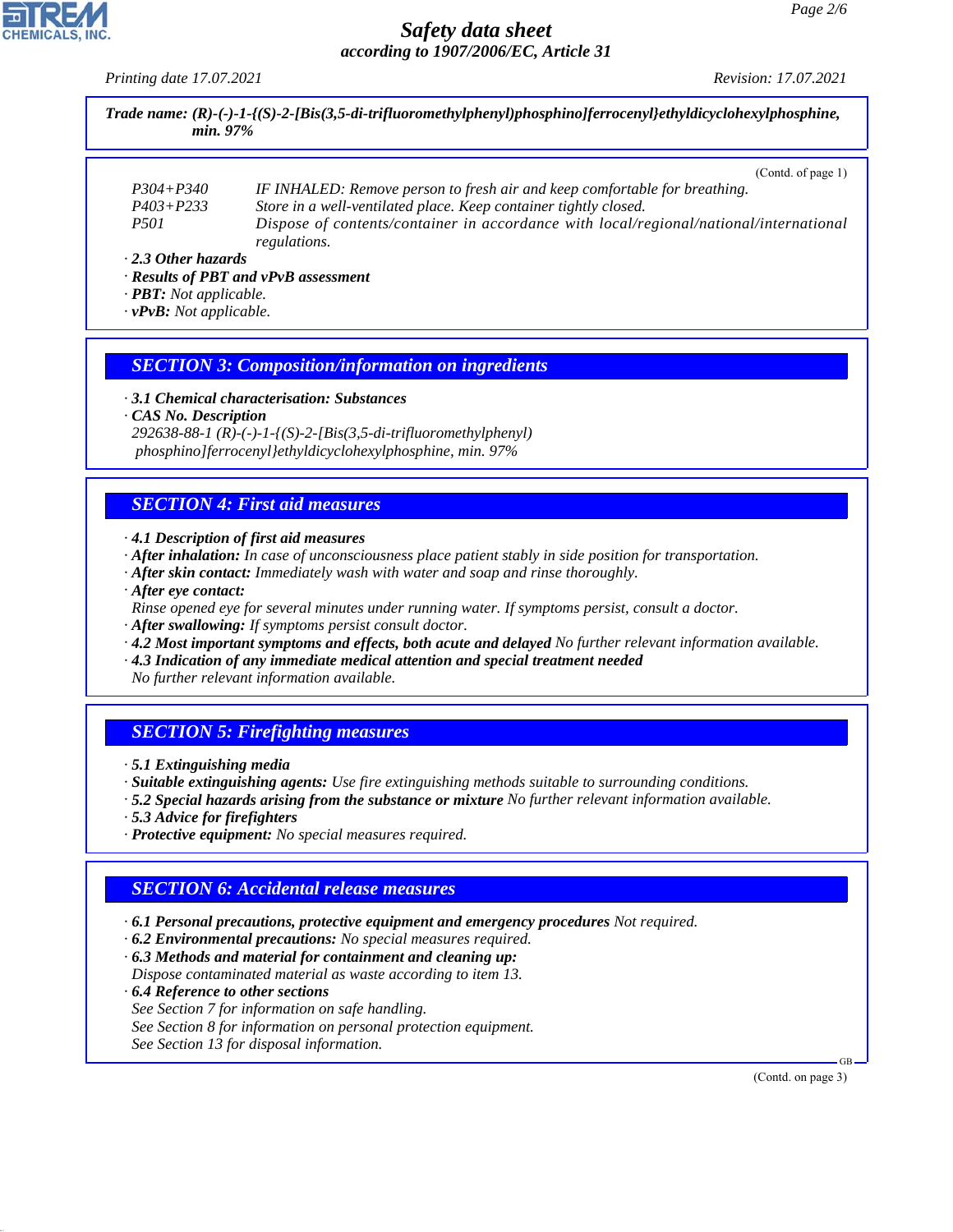*Printing date 17.07.2021 Revision: 17.07.2021*

*Trade name: (R)-(-)-1-{(S)-2-[Bis(3,5-di-trifluoromethylphenyl)phosphino]ferrocenyl}ethyldicyclohexylphosphine, min. 97%*

(Contd. of page 2)

#### *SECTION 7: Handling and storage*

- *· 7.1 Precautions for safe handling No special precautions are necessary if used correctly.*
- *· Information about fire and explosion protection: No special measures required.*
- *· 7.2 Conditions for safe storage, including any incompatibilities*
- *· Storage:*
- *· Requirements to be met by storerooms and receptacles: No special requirements.*
- *· Information about storage in one common storage facility: Not required.*
- *· Further information about storage conditions: Keep container tightly sealed.*
- *· 7.3 Specific end use(s) No further relevant information available.*

#### *SECTION 8: Exposure controls/personal protection*

*· Additional information about design of technical facilities: No further data; see item 7.*

- *· 8.1 Control parameters*
- *· Ingredients with limit values that require monitoring at the workplace: Not required.*
- *· Additional information: The lists valid during the making were used as basis.*
- *· 8.2 Exposure controls*
- *· Personal protective equipment:*
- *· General protective and hygienic measures: Keep away from foodstuffs, beverages and feed. Immediately remove all soiled and contaminated clothing Wash hands before breaks and at the end of work. Avoid contact with the eyes and skin.*
- *· Respiratory protection: Not required.*
- *· Protection of hands:*



\_S*Protective gloves*

*The glove material has to be impermeable and resistant to the product/ the substance/ the preparation. Due to missing tests no recommendation to the glove material can be given for the product/ the preparation/ the chemical mixture.*

*Selection of the glove material on consideration of the penetration times, rates of diffusion and the degradation · Material of gloves*

*The selection of the suitable gloves does not only depend on the material, but also on further marks of quality and varies from manufacturer to manufacturer.*

*· Penetration time of glove material*

*The exact break through time has to be found out by the manufacturer of the protective gloves and has to be observed.*

*· Eye protection:*



\_R*Tightly sealed goggles*

*· 9.1 Information on basic physical and chemical properties*

- *· General Information*
- *· Appearance:*
- 

44.1.1

*Form: Powder*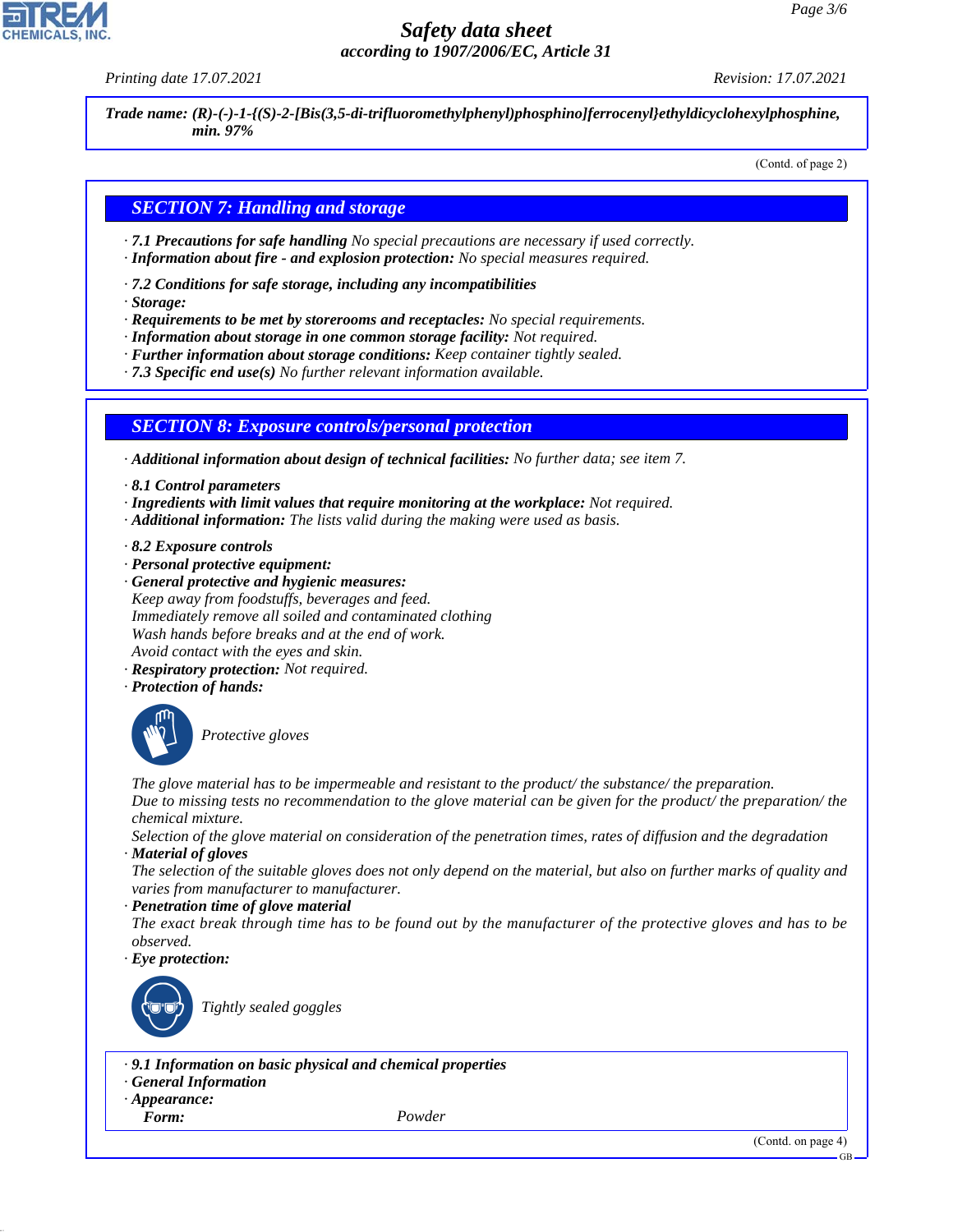*Printing date 17.07.2021 Revision: 17.07.2021*

 $\mathbf{r}$ 

**CHEMICALS, INC.** 

|                                                        | (Contd. of page 3)                            |  |
|--------------------------------------------------------|-----------------------------------------------|--|
| Colour:                                                | Orange                                        |  |
| · Odour:                                               | <b>Odourless</b>                              |  |
| · Odour threshold:                                     | Not determined.                               |  |
| $\cdot$ pH-value:                                      | Not applicable.                               |  |
| Change in condition                                    |                                               |  |
| Melting point/freezing point:                          | Undetermined.                                 |  |
| Initial boiling point and boiling range: Undetermined. |                                               |  |
| · Flash point:                                         | Not applicable.                               |  |
| · Flammability (solid, gas):                           | Not determined.                               |  |
| · Ignition temperature:                                |                                               |  |
| <b>Decomposition temperature:</b>                      | Not determined.                               |  |
| · Auto-ignition temperature:                           | Not determined.                               |  |
| · Explosive properties:                                | Product does not present an explosion hazard. |  |
| · Explosion limits:                                    |                                               |  |
| Lower:                                                 | Not determined.                               |  |
| <b>Upper:</b>                                          | Not determined.                               |  |
| · Vapour pressure:                                     | Not applicable.                               |  |
| · Density:                                             | Not determined.                               |  |
| · Relative density                                     | Not determined.                               |  |
| · Vapour density                                       | Not applicable.                               |  |
| · Evaporation rate                                     | Not applicable.                               |  |
| · Solubility in / Miscibility with                     |                                               |  |
| water:                                                 | <i>Insoluble.</i>                             |  |
| · Partition coefficient: n-octanol/water:              | Not determined.                               |  |
| · Viscosity:                                           |                                               |  |
| Dynamic:                                               | Not applicable.                               |  |
| Kinematic:                                             | Not applicable.                               |  |
| · Solvent content:                                     |                                               |  |
| Organic solvents:                                      | $0.0\%$                                       |  |
| $VOC$ (EC)                                             | $0.00\%$                                      |  |
| <b>Solids content:</b>                                 | 100.0%                                        |  |
| .9.2 Other information                                 | No further relevant information available.    |  |

### *SECTION 10: Stability and reactivity*

*· 10.1 Reactivity No further relevant information available.*

*· 10.2 Chemical stability*

44.1.1

- *· Thermal decomposition / conditions to be avoided: No decomposition if used according to specifications.*
- *· 10.3 Possibility of hazardous reactions No dangerous reactions known.*
- *· 10.4 Conditions to avoid No further relevant information available.*
- *· 10.5 Incompatible materials: No further relevant information available.*

(Contd. on page 5)

GB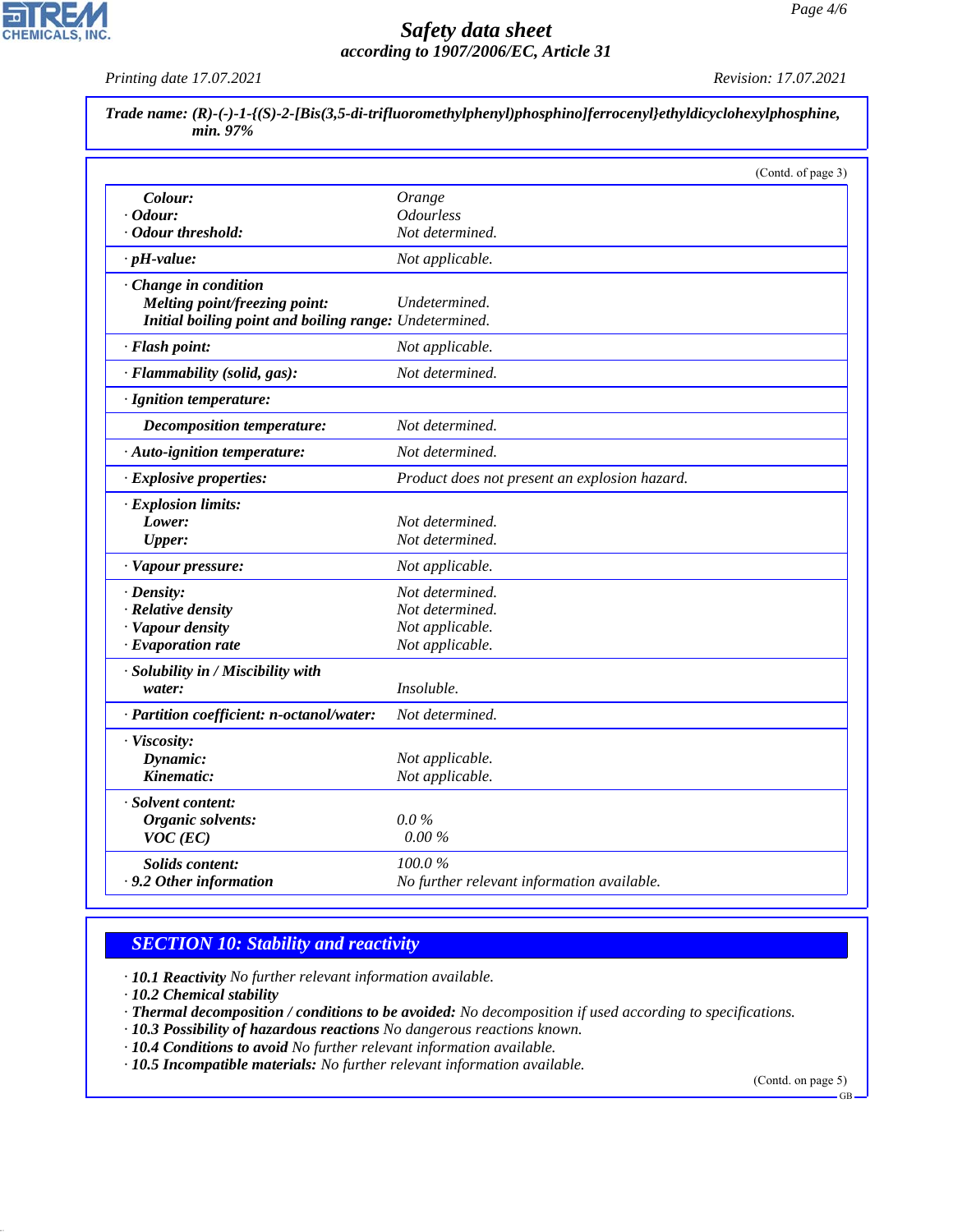*Printing date 17.07.2021 Revision: 17.07.2021*

(Contd. of page 4)

*Trade name: (R)-(-)-1-{(S)-2-[Bis(3,5-di-trifluoromethylphenyl)phosphino]ferrocenyl}ethyldicyclohexylphosphine, min. 97%*

*· 10.6 Hazardous decomposition products: No dangerous decomposition products known.*

*· 11.1 Information on toxicological effects*

*SECTION 11: Toxicological information*

*· Acute toxicity Based on available data, the classification criteria are not met.*

*· Primary irritant effect:*

*· Skin corrosion/irritation*

- *Causes skin irritation. · Serious eye damage/irritation*
- *Causes serious eye irritation.*
- *· Respiratory or skin sensitisation Based on available data, the classification criteria are not met.*
- *· CMR effects (carcinogenity, mutagenicity and toxicity for reproduction)*
- *· Germ cell mutagenicity Based on available data, the classification criteria are not met.*
- *· Carcinogenicity Based on available data, the classification criteria are not met.*
- *· Reproductive toxicity Based on available data, the classification criteria are not met.*
- *· STOT-single exposure Based on available data, the classification criteria are not met.*
- *· STOT-repeated exposure Based on available data, the classification criteria are not met.*
- *· Aspiration hazard Based on available data, the classification criteria are not met.*

*SECTION 12: Ecological information*

- *· 12.1 Toxicity*
- *· Aquatic toxicity: No further relevant information available.*
- *· 12.2 Persistence and degradability No further relevant information available.*
- *· 12.3 Bioaccumulative potential No further relevant information available.*
- *· 12.4 Mobility in soil No further relevant information available.*
- *· Additional ecological information:*
- *· General notes: Not known to be hazardous to water.*
- *· 12.5 Results of PBT and vPvB assessment*
- *· PBT: Not applicable.*
- *· vPvB: Not applicable.*
- *· 12.6 Other adverse effects No further relevant information available.*

#### *SECTION 13: Disposal considerations*

- *· 13.1 Waste treatment methods*
- *· Recommendation*

*Must not be disposed together with household garbage. Do not allow product to reach sewage system.*

*· Uncleaned packaging:*

*· Recommendation: Disposal must be made according to official regulations.*

#### *SECTION 14: Transport information*

*· 14.1 UN-Number · ADR, ADN, IMDG, IATA not regulated*

44.1.1

(Contd. on page 6)